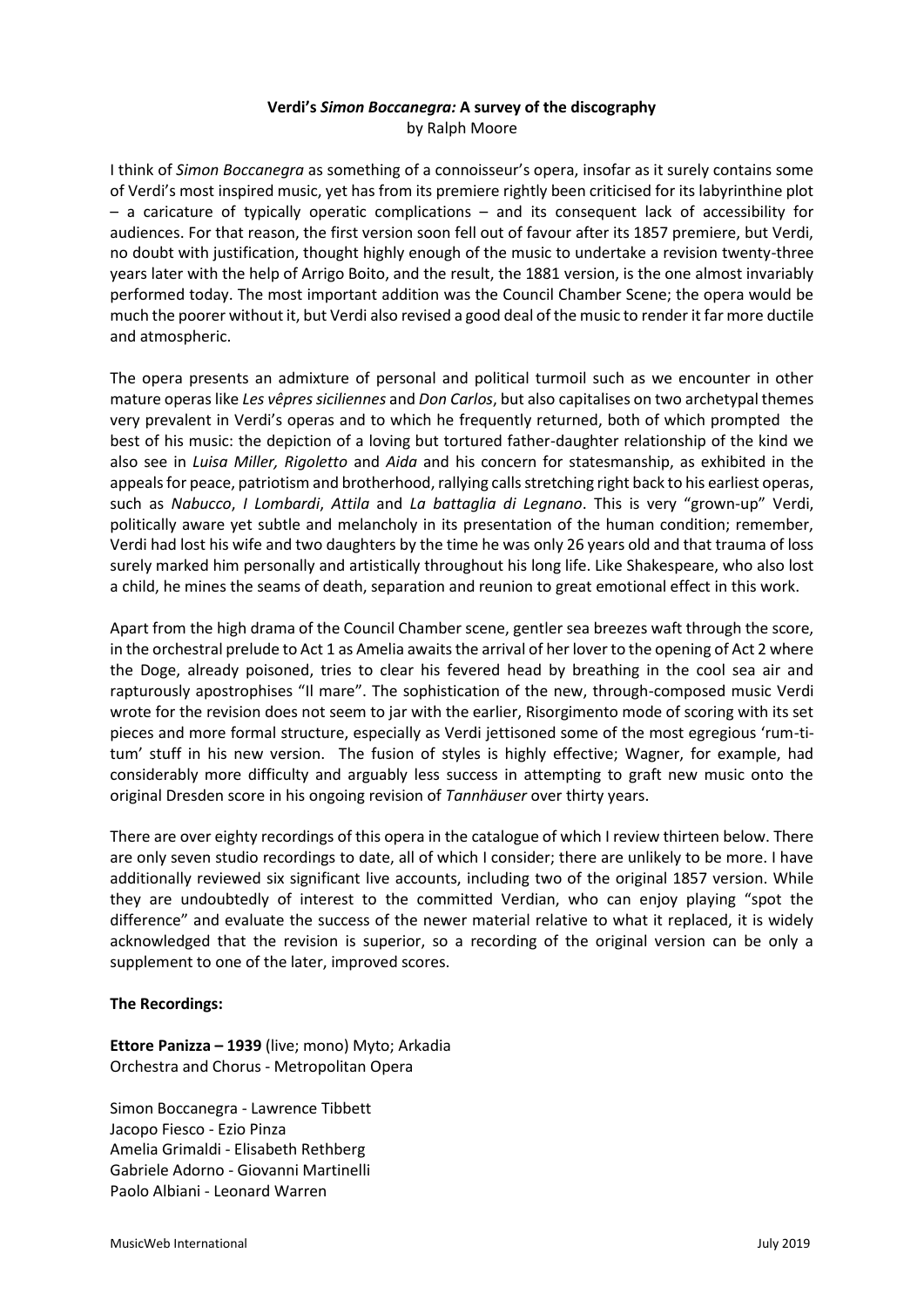Pietro - Louis D' Angelo Un'ancella - Pearl Besuner Un capitano dei balestrieri - Giordano Paltrinieri

The role of Simon fitted Tibbett like a glove which resulted in his giving what are perhaps his finest performance and best recording; the thrust and resonance of his baritone, in combination with an artfully calibrated vibrato, enabled him both to dominate the stage in the great crowd scene but also generate great pathos in the intimate exchanges between him and the angelically-voiced Rethberg. Just as he was one of the finest baritones ever to grace a stage, she was undoubtedly as soprano of extraordinary artistic and technical acumen; add to those two singers Pinza and Martinelli and there was no greater quartet in the operatic firmament. As if that were not sufficient as an *embarrass de richesses*, we also enjoy the presence of Leonard Warren, early in his career and in his Met stage debut as Paolo, who would himself become a Boccanegra of huge distinction; no doubt he watched and learned from Tibbett's example. Finally, the conductor Panizza was of course in many ways an operatic Toscanini clone, with the same dramatic instincts and taut control; the result is that this live recording maintains its place as one of the greatest historic documents in the record of opera performances.

**Fritz Stiedry – 1950** (live; mono) Myto; Preiser Orchestra and Chorus - Metropolitan Opera

Simon Boccanegra - Leonard Warren Jacopo Fiesco - Mihály Székely Amelia Grimaldi - Astrid Varnay Gabriele Adorno - Richard Tucker Paolo Albiani - Giuseppe Valdengo Pietro - Lorenzo Alvary Un'ancella - Maxine Stellman Un capitano dei balestrieri - Paul Franke

This is a wonderfully vibrant performance, although Stiedry's conducting is at times decidedly heavyhanded, especially in the supposedly lilting, tripping music of Amelia's entrance aria, where her huge, slightly unwieldy voice makes Varnay sound more like Lady Macbeth than a sensitive orphan, but as sheer sound her soprano is extraordinary and she has the technical armoury, including laser top notes and a great trill at the end of the big chorus at the end of Act 1, "Plebe! Patrizi! Popolo!". She is surely a soprano to be mentioned in the same breath as Birgit Nilsson when it comes to amplitude of voice – whether she should have been singing Amelia is another matter.

Mihály Székely is similarly vast of voice and again rather clumsy and occasionally unsteady, but the resonance and heft of his voluminous, true basso profondo are most impressive. The sonority of his low notes is remarkable and he portrays Fiesco's anger, sorrow and ultimate compassion very effectively with great gravitas.

A youthful Tucker makes a virile, impetuous lover, ideally conveying Adorno's fiery, impulsive nature and the sincerity of his remorse when he discovers the truth. Valdengo is, as always, beautiful of voice and highly expressive in his delivery of the text. However, the star in an already starry cast, is, of course, Leonard Warren, and his inimitable tones suit the role very well: a true successor Tibbett, his ringing baritone is impassioned and tender, even when singing with a daughter who often sounds more like his Wicked Stepmother.

The sound is passable but obviously not as grateful on the ear as a modern, stereo recording; nor is a true Verdian style always apparent in the singing of Varnay and Székely, but I revel in the vocal amplitude of an exceptional cast.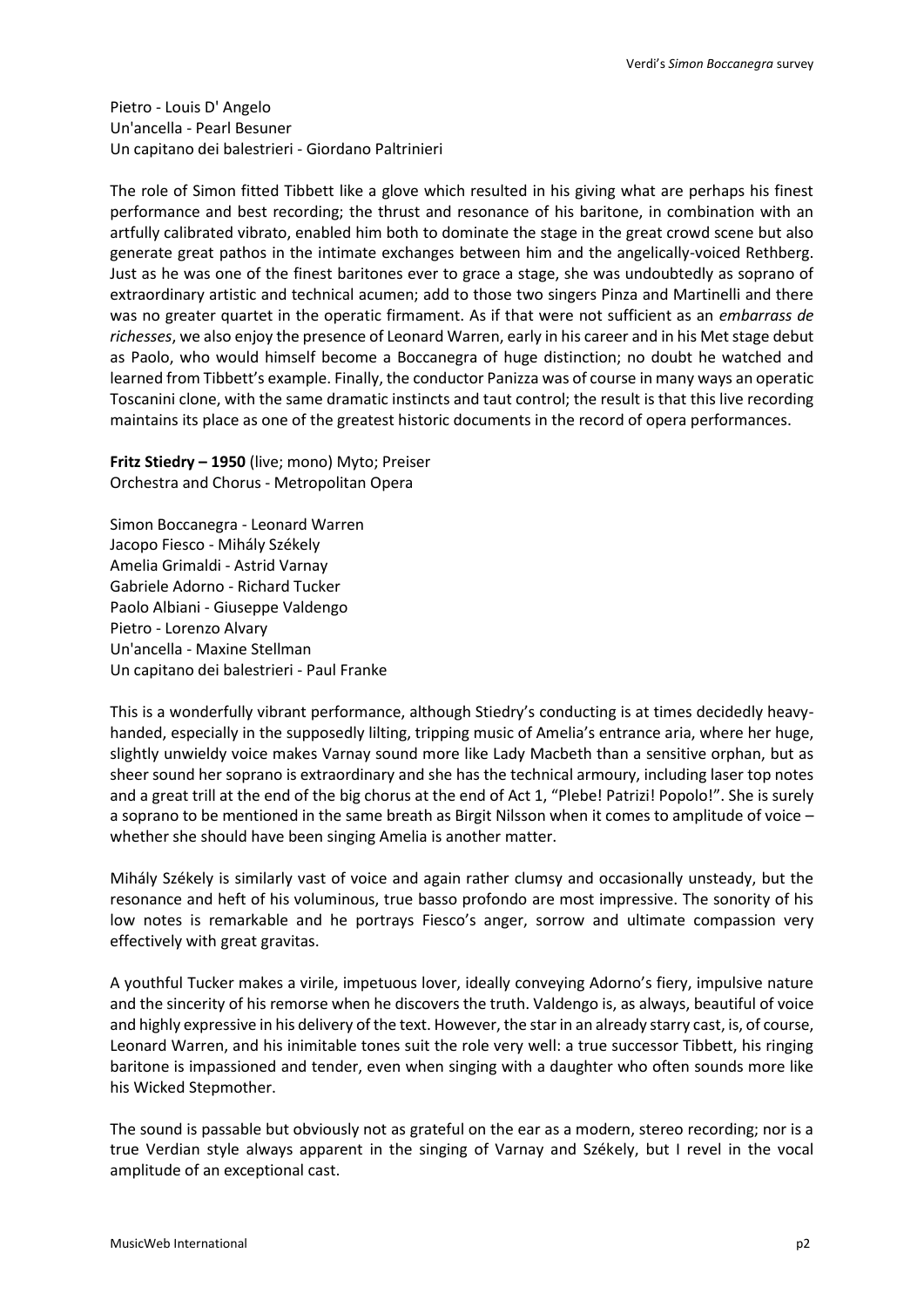**Francesco Molinari-Pradelli – 1951** (live radio broadcast; mono) Cetra; Warner Fonit Orchestra and Chorus - RAI Roma

Simon Boccanegra - Paolo Silveri Jacopo Fiesco - Mario Petri Amelia Grimaldi - Antonietta Stella Gabriele Adorno - Carlo Bergonzi Paolo Albiani - Walter Monachesi Pietro - Giorgio Giorgetti Un'ancella - Bianca Furlai Un capitano dei balestrieri - Walter Collo

In most discussions of the few extant studio recordings of *Simon Boccanegra*, this one is overlooked, but if it were not for the boxy, congested mono sound it would be as good a choice as any other. It was broadcast to commemorate the fiftieth anniversary of Verdi's death. There are lots of reasons for preferring it, not least the first appearance of Carlo Bergonzi in his debut tenor recording role, having re-trained from baritone. You can still hear more than a trace of baritonal heftiness in his sound - the voice was to acquire more squillo a few years later – and on first hearing I confess that I strained to recognise the Bergonzi we know, excellent though his singing already is. This is also the recording debut of that estimable soprano Antonietta Stella, who, at 22, sounds a little nervous and tentative at her entry but soon gains in confidence - this was a radio broadcast - and sings with real passion. She tends to be slow starter in all her recordings but the voice is far from ordinary.

The surprise of the recording is Paolo Silveri. I have always enjoyed his fine, easy top notes and the smoothness of his vocal production, but here he finds an interpretative edge which makes him every bit the equal of Cappuccilli in both his studio recordings - and frankly I think he has the more purely beautiful voice, too. Nobody approaches Gobbi in either his studio recording or the live Gavazzeni performance for really inhabiting the role; Silveri rather throws away the dramatic possibilities of the cursing of Paolo in the Council Chamber scene, but his singing per se in the great "Plebei! Patrizi! Popolo" aria is superlative. I enjoy Silveri's performance in the old *L'Arlesiana* with Tagliavini but this is the best I have ever heard him sing and I feel that it is time to revalue him alongside great contemporaries like Gobbi and Bastianini. In addition, we have Mario Petri in sonorous voice as Fiesco and the skilful, sensitive direction of the ever-reliable Molinari Pradelli at the helm. The admirable Paolo is the same singer as in the Gobbi studio set, but Walter Monachesi is here in considerably fresher voice.

There is one small cut in which Paolo is refused the hand of Amelia (Maria) and decides to abduct her, but the text of that scene (in Italian only) is in the libretto; otherwise the opera is complete on two cheap discs (if you get the latest "Cetra Opera Collection" from Warner Fonit). It is a worthy addition to any collection as long as you don't mind the congested sound.

**Gabriele Santini – 1957** (studio; mono) EMI; Naxos. Regis Orchestra and Chorus - Teatro dell'Opera di Roma

Simon Boccanegra - Tito Gobbi Jacopo Fiesco - Boris Christoff Amelia Grimaldi - Victoria de los Ángeles Gabriele Adorno - Giuseppe Campora Paolo Albiani - Walter Monachesi Pietro - Paolo Dari Un'ancella - Silvia Bertona Un capitano dei balestrieri - Paolo Caroli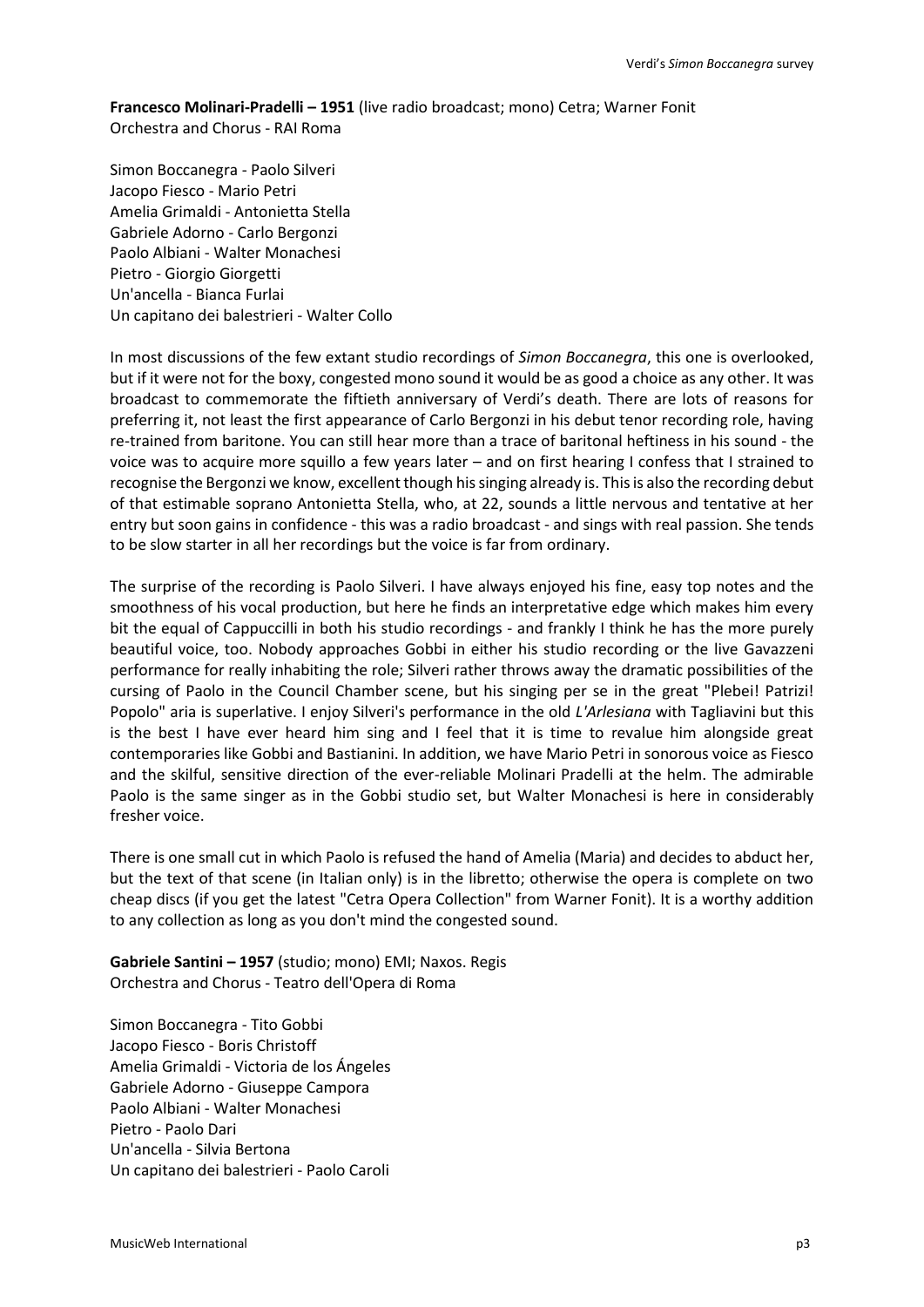The many merits of this classic recording are too obvious and well-rehearsed to make it worthwhile detailing them - but it's not without a few minor flaws. First, the dated mono sound - but that's crisp and clear and for many simply isn't an issue when the singing and playing are as good this, but it's frustrating that Walter Legge did not see fit to record it in stereo when the technology was already available. The singing of the male principals is superlative – and that includes Campora, even though he is usually accorded a very subordinate place in the honours list in comparison with Tito Gobbi and Boris Christoff. Gobbi remains its greatest asset, giving one of his most detailed, nuanced and sympathetic portrayals on record and Christoff's black-voiced Fiesco is riveting. Some may have reservations about de los Angeles, touching and charming though she is; mine concern her voice in general, not with her assumption of this particular role, as the top of her soprano is always a touch strained and acid, not ideally floated as Te Kanawa used to do in this role. But these are minor cavils, wholly negligible when you consider the performance as a whole; she is really credible, making the listener believe in her love for both father and her hot-headed suitor. Minor drawbacks are that Santini's conducting sometimes lacks tension, there are minor cuts and the recording is certainly not in spacious sound – but it is still one of the best characterised and most expressively sung accounts in the catalogue and if it is not, perhaps, as uniformly well-cast as some, the special qualities of the lead singers carry the day.

**Gianandrea Gavazzeni – 1961** (live; mono) Opera d'Oro; Gala Orchestra - Wiener Philharmoniker; Chorus - Wiener Staatsoper

Simon Boccanegra - Tito Gobbi Jacopo Fiesco - Giorgio Tozzi Amelia Grimaldi - Leyla Gencer Gabriele Adorno - Giuseppe Zampieri Paolo Albiani - Rolando Panerai Pietro - Vito Susca Un capitano dei balestrieri - Glade Peterson

The reputation of the soloists is a guarantee of quality as long as the sound is passable. Especially valuable is the presence of Gencer, who, along with Olivero, the "Queen of Pirate Recordings", were grievously neglected by the big companies; she is in fine form - her pianissimo B flat alone in her first solo is to die for. Although Gobbi can also be heard in the lovely 1957 EMI studio recording, this has the added zest of a live performance. The cast is completed by more famous names: Zampieri, Vienna's favourite resident Italian tenor at that time, whose sturdy, baritonal, but sensitive, tones are very apt for the role of Adorno, the noble-voiced Tozzi as Fiesco and Panerai as Paolo - whose opening few minutes are wobbly and frankly almost disastrous, but he fortunately he soon warms up to give a typically incisive performance.

Gobbi is, of course, incomparably detailed and affecting in this, one of his most celebrated interpretations. As ever, his top notes are a bit dry but his verbal inflections and nuances are a delight, the tone, with that characteristic flickering vibrato, firm and incisive. Gencer is wonderful: that warm, spicy sound bringing a Callas-like electricity and drama to her interpretation without sounding the least like Callas. The ubiquitous Gavazzeni brings an experienced ear to the score - he is always so reliable but never dull and he has the warmth and richness of the VPO to give Verdi's dark score extra impact.

That question of sound is always a crucial with Opera d'Oro – I have not heard the Gala issue - but the good news is that it is really quite acceptable for an old, live recording. I got excited when I heard the first few notes of the Prologue; it's clear and present with little fuzziness, but then something happens about half way through and it suddenly becomes less distinct - or more opaque, if you prefer. It seems to recover by the beginning of Gencer's opening of Act 1 - or maybe my ears adjust; in any case, it's very listenable and has the atmosphere of the live theatre; there is plenty of space around the voices without their being too recessed.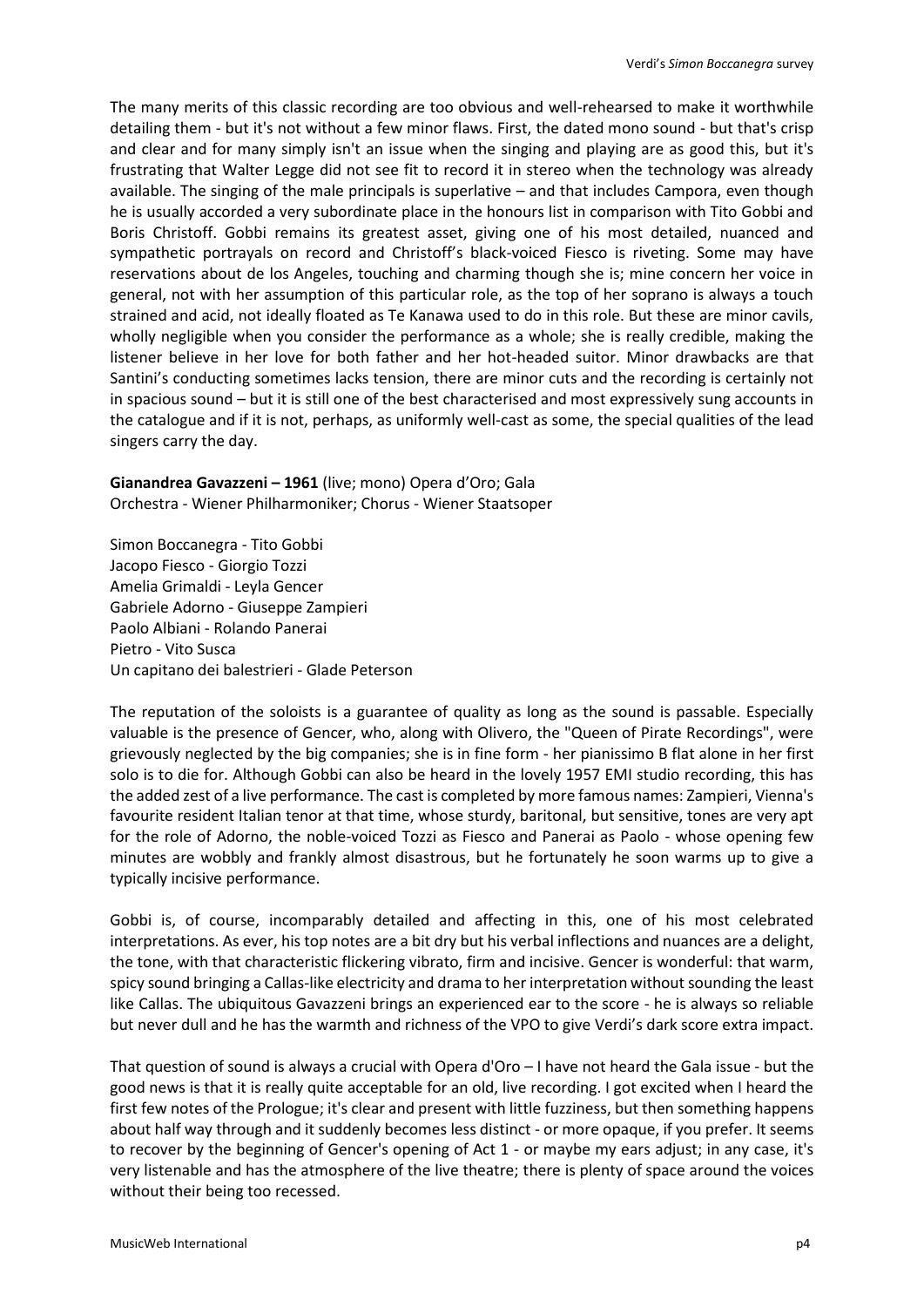**Gianandrea Gavazzeni – 1973** (studio; stereo) RCA; Lyrica Orchestra and Chorus - RCA

Simon Boccanegra - Piero Cappuccilli Jacopo Fiesco - Ruggero Raimondi Amelia Grimaldi - Katia Ricciarelli Gabriele Adorno - Plácido Domingo Paolo Albiani - Gian-Piero (Giampietro) Mastromei Pietro - Maurizio Mazzieri Un'ancella - Ornella Jachetti Un capitano dei balestrieri - Piero De Palma

This 1973 RCA recording was for a while available at a super-bargain price on the "Brilliant" label but that seems to have disappeared. Fortunately, you can still find affordable copies under the RCA Lyrica label and it is in many ways as attractive as the more celebrated, award-winning recording by Abbado for DG four years later, also with Cappuccilli but with Freni instead of Ricciarelli and Carreras substituting for Domingo.

I like almost everything conducted by Gianandrea Gavazzeni, who was vastly experienced in the Verdi repertoire and sympathetic to his star singers; this is no exception. We catch four star singers in their very youthful prime and, Cappuccilli apart, obviously, which you prefer will largely be dependent on your taste in voices. Even regarding Cappuccilli, there is a case for arguing that he is somewhat fresher here and the famous breath-span is much in evidence, even if he is on occasion a bit windy of tone; otherwise Ricciarelli is a tad droopy but very affecting, her pianissimi floating over the melodic lines and her limpid soprano blending most sensitively with Cappuccilli and Domingo in their duets. She is also able to produce a fair amount of heft in the great ensemble concluding Act I without any screeching - and she attempts a passable trill with a lovely downward portamento at the conclusion. Raimondi's bass is not as imposing as Ghiaurov's but of course he is completely in sympathy with the required Verdian style with a fine legato. I prefer Carreras' plaintive timbre to Domingo's more generalised, all-purpose, but heroic, singing - but then, I always did, until Carreras over-stretched his lovely, lyric tenor; Domingo is still very fine.

The supporting cast sports some well-known names and the sound is excellent analogue. It might not be quite as striking as Cappuccilli's recording four years later, but if you favour the artists here, there is no need to hesitate.

**John Matheson – 1975** (live concert performance; stereo) Mitridate Ponto; Opera Rara. **NB: original 1857 version** Orchestra - BBC Concert Orchestra; Chorus - BBC Singers

Simon Boccanegra - Sesto Bruscantini Jacopo Fiesco - Gwynne Howell Amelia Grimaldi - Josella Ligi Gabriele Adorno - André Turp Paolo Albiani - William Elvin Pietro - Paul Hudson Un'ancella - Patricia Taylor

This is to some extant *hors concours*, as it presented the original version for what might have been the first time in well over a hundred years. It is rarely done – another, markedly inferior, live performance from 1999 is reviewed below – so as long as it is even passably performed, it will be of interest to the Verdi aficionado, just as Matheson's presentation of the original 1847 *Macbeth* is fascinating. For some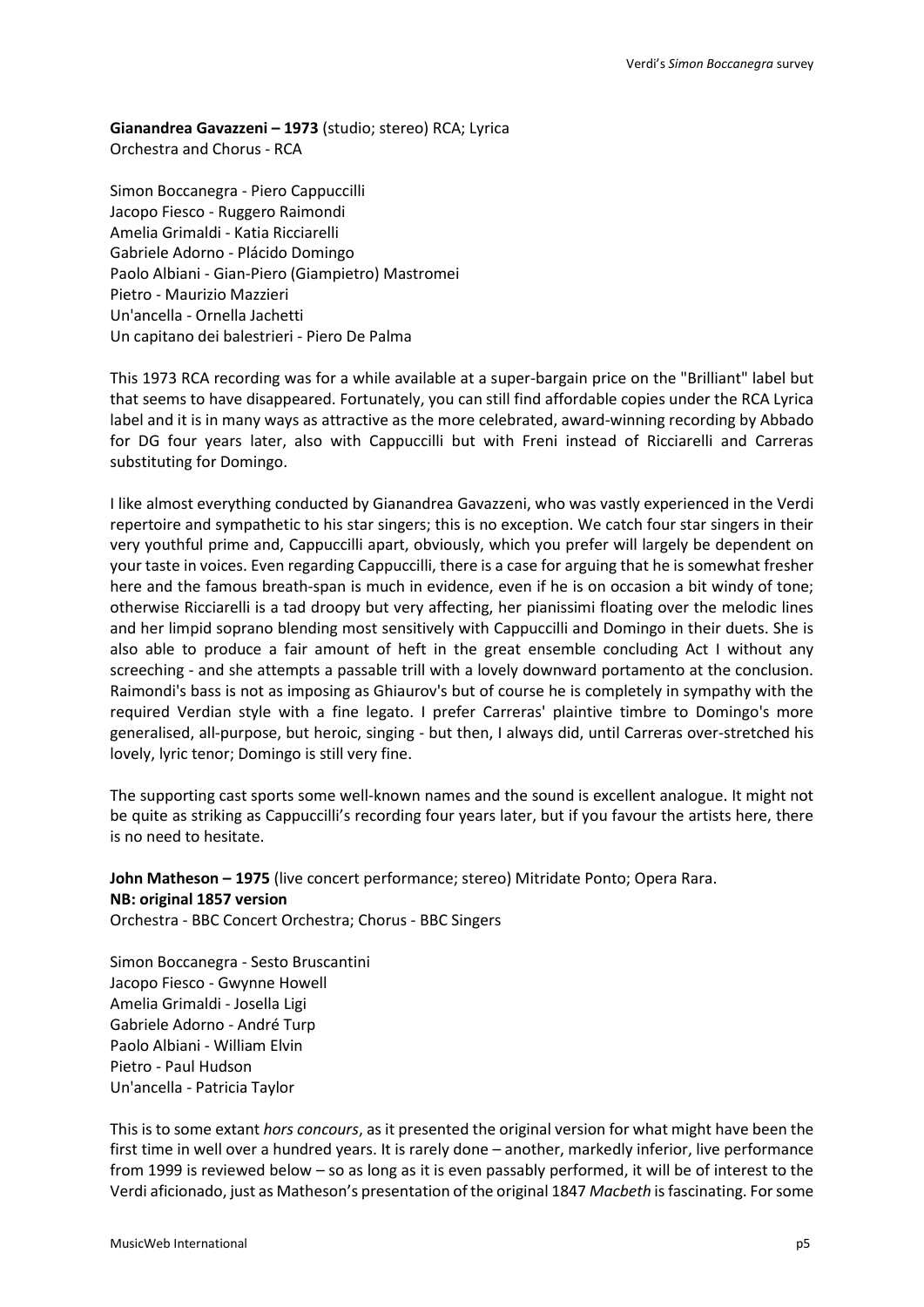details of the differences between the 1857 and 1881 versions, I refer readers to the review by my colleague Bob Farr written back in 2004 [\(review\)](http://www.musicweb-international.com/classrev/2004/Mar04/verdi_simon.htm).

The first welcome surprise – after the listener has recovered from the shock of the martial introduction instead of the sombre mood-painting we are accustomed to - is the clarity of the stereo sound; there is virtually no extraneous sound in this concert performance and balances are excellent. The second is the quality of the first voices we hear. William Elvin – who was a regular performer at Covent Garden for ten years but whose career seemed to terminate prematurely - has a vibrant, powerful baritone and is neatly contrasted with Paul Hudson's darker, rougher Pietro and the lighter, more refined sound of Bruscantini's Simon. Bruscantini baritone is not as imposing an instrument as we are accustomed to hear sing that role – he was more celebrated for his Mozart and bel canto roles - but he was a vastly experienced and versatile singer and by careful husbanding of his resources could sing bigger, darker roles like Rigoletto, Ford and Archibaldo in *L'amore dei tre re*. He was also an excellent vocal actor, so he creates both a credible character and summons up enough heft and penetration to be convincing as Simon, even if he not the archetypal Verdi baritone ideal for the part. Gwynne Howell's entrance really makes an impact, too; what a voice he had in his prime: rich, ductile and resonant – one of the best basses to record Fiesco. The BBC Singers chorus is really sharp. Matheson's tempi are fluid and propulsive, keeping things moving in that dark opening first Act (which later became the Prologue). So far, so good – that leaves only the lovers among the principal singers, and the news there is less encouraging.

Josella Ligi has a hefty voice and makes welcome excursions into her lower register but she also phrases gustily, wails some high-flying phrases and has a mature, curdled tone; she hardly sounds virginal and it is noticeable that her opening aria elicits no applause from the audience. Nor is André Turp very refined, either; he is passionate but betrays some strain in alt and blares a bit. Still, both have their moments and are distinctly better than their counterparts in the other performance of this earlier version (see below).

This is really the only option if you want to hear Verdi's first thoughts and much of it affords considerable pleasure; I only wish the Amelia and Adorno had been more accomplished.

**Claudio Abbado – 1977** (studio; stereo) DG Orchestra and Chorus - Teatro alla Scala

Simon Boccanegra - Piero Cappuccilli Jacopo Fiesco - Nicolai Ghiaurov Amelia Grimaldi - Mirella Freni Gabriele Adorno - José Carreras Paolo Albiani - José van Dam Pietro - Giovanni Foiani Un'ancella - Maria Fausta Galamini Un capitano dei balestrieri - Antonio Savastano

I have heard claims that this is a virtually perfect opera recording and I am not inclined to dispute that assertion. The analogue sound is superb – broad, spacious, with great depth - the casting ideal and Abbado conducts with great sensitivity and versatility, bringing out its dark, brooding qualities of the Prelude then contrasting those with the moments of serenity, such as the prelude to Act 1, depicting the morning sun glinting on the shimmering ocean: the aural depictions are so evocative. And what a cast! We have here an array of voices to rival the famous vintage Panizza recording, the only possible reservation being over the relative blandness of Cappuccilli's Simon in comparison with more vivid characterisations by Gobbi. He is by no means inert or dull, just not as incisive, either in voice or affect – although he is much more engaged and involved than he could be in recordings and his famed ability to sustain the long-breathed line is much in evidence and he generates real power in the Council Scene.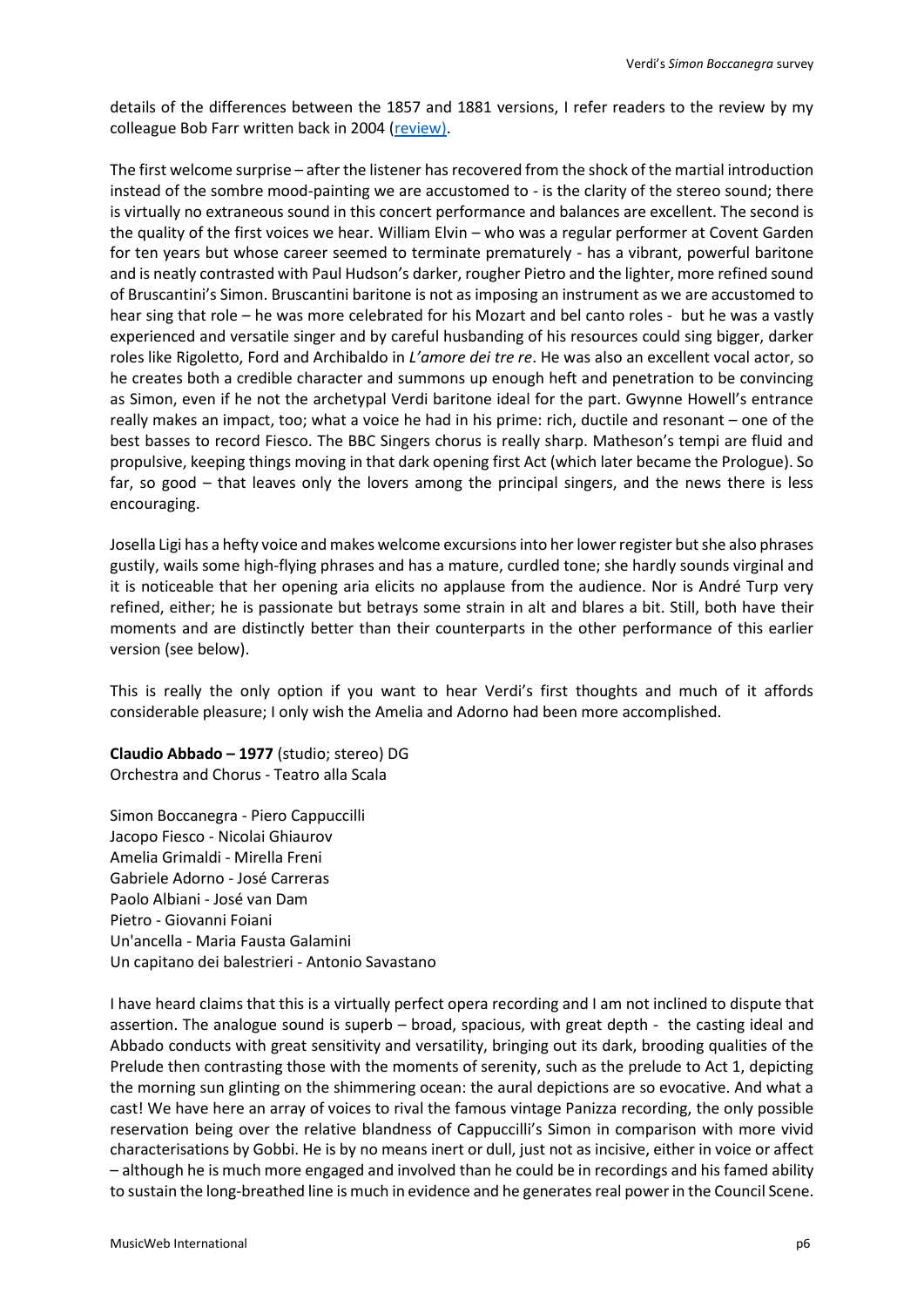A young Carreras is in meltingly beautiful voice and Freni is in the plenitude of her considerable powers; Ghiaurov's mighty, rolling bass is the acme of implacable disdain until the truth is revealed, van Dam's Paolo is malevolent yet so smoothly voiced and fine supporting bass Foiani is excellent as Pietro – there are no weak links.

This has been the go-to recommendation for over forty years and even though I would not want to be without other, supplementary sets, if you want only one, this is the prime candidate.

**Giuseppe Patanè – 1981** (studio; stereo) Hungaroton Orchestra and Chorus - Hungarian State Opera

Simon Boccanegra - Lajos Miller Jacopo Fiesco - József Gregor Amelia Grimaldi - Veronika Kincses Gabriele Adorno - János B Nagy Paolo Albiani - István Gáti Pietro - Balázs Hantos Un'ancella - Klári Jász Un capitano dei balestrieri - Attila Fülöp

Patanè was an experienced Neapolitan conductor who knew his way around Verdi and made some good recordings before his premature death at only 57. Here he conducts competently, but without much personality, an all-Hungarian outfit including several singers who were well-known on the international circuit and a supporting cast presumably from the Hungarian opera; the Pietro is a wobbler but the rest are voices of fair quality, headed by distinguished baritone with a firm, flexible baritone, as is the voice of István Gáti, the Paolo, a singer unknown to me. József Gregor is similarlyvoiced and rather lacking in weight for a bass; his cursing of Simon suffers from weak top notes - in fact, one problem here is that the lower-voiced male singers all sound pleasant but rather alike.

Veronika Kincses is a hard, shrill, light-voiced Amelia and her vocal production is *ingolata* - the role demands a big, open voice shot-through with warm Mediterranean sun like Freni or de los Angeles. Her Gabriele is similarly constricted of tone; it is this pairing which decisively rules out this recording for me. In the end, this is decent enough in its own way but without the individuality or vocal distinction to compete with the best; in any case, it appears to be currently largely unavailable.

**Georg Solti – 1989** (studio; digital) Decca Orchestra and Chorus - Teatro alla Scala

Simon Boccanegra - Leo Nucci Jacopo Fiesco - Paata Burchuladze Amelia Grimaldi - Kiri Te Kanawa Gabriele Adorno - Giacomo (Jaume) Aragall Paolo Albiani - Paolo Coni Pietro - Carlo Colombara Un'ancella - Anna Zoroberto Un capitano dei balestrieri - Ernesto Gavazzi

This recording seems to have had a lambasting from all quarters ever since it appeared. Perhaps, as the *Gramophone* says, it's a case of "the better being the enemy of the good", as it's true that both Gobbi's recordings, Gavazzeni's earlier studio set and the 1977 prize-winning set conducted by Abbado all offer a more dramatic, better sung experience of this dark and fascinating opera - but I still find much to enjoy in this version. I made a point of listening to, and comparing key points from, these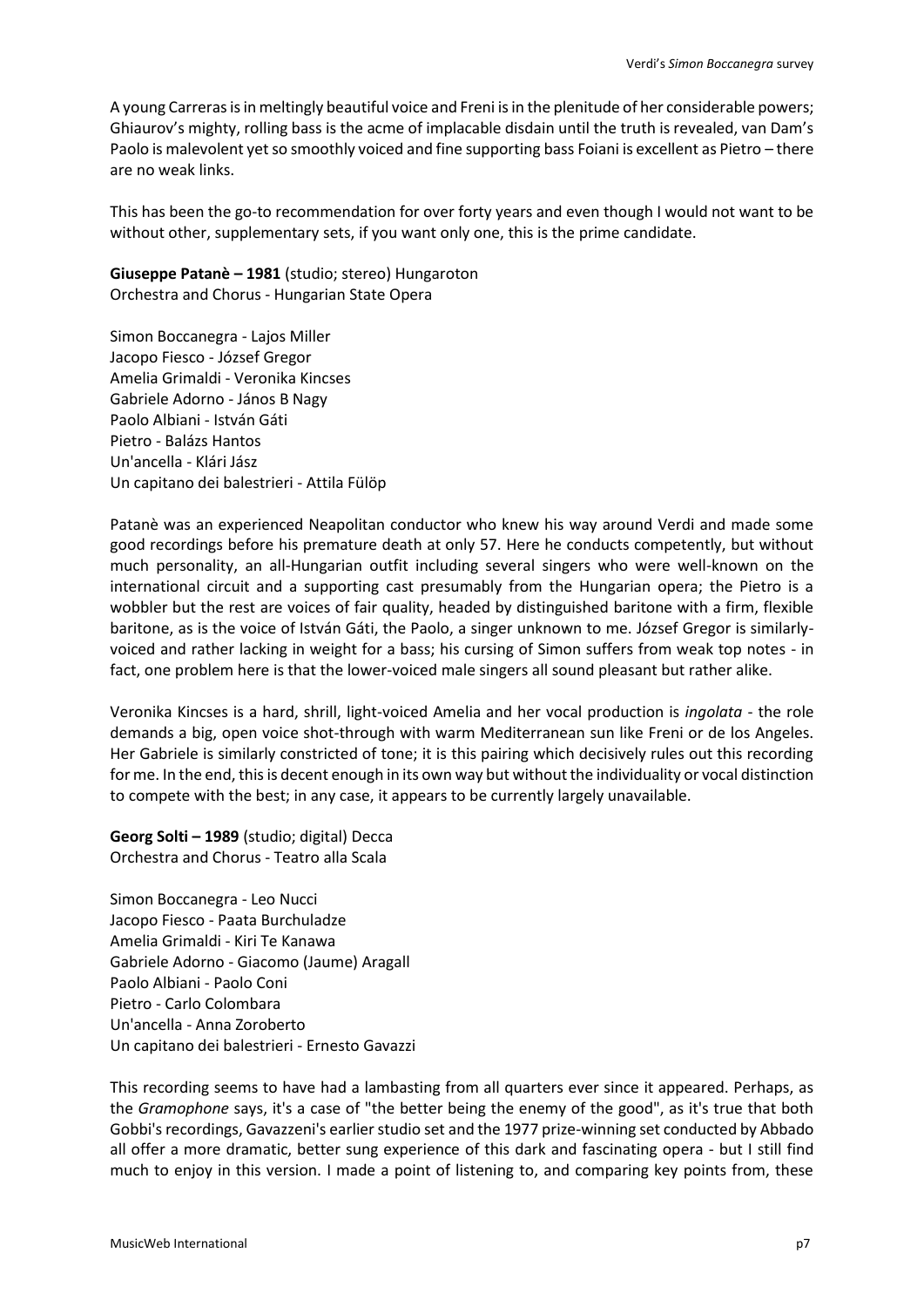different versions very carefully, and I honestly do not believe that it's as bad as various other critics have made out.

Let's start with its virtues, chief among which is the pure, gleaming, tender Amelia of Kiri Te Kanawa one of the best things she has done on disc. Then there is Solti's sensitive direction; he makes a lovely job of the "sea music" and a direct comparison with Abbado's opening to Act 1 will bear me out. Contrary to his popular image of driving hard, he could, at times, inject a little more tension and momentum into the action, but he is very considerate of his singers. Another bonus is the chance to hear the under-recorded Aragall singing very expressively. Both his timbre and his characterisation (in an admittedly rather limited role) are very similar to that of his great compatriot, Carreras, and there's not much to choose between them, although Carreras is perhaps more animated. Then there are the supporting roles: Paolo Coni and Carlo Colombaro are stand-outs as Paolo and Pietro respectively real, ringing, Italianate voices. In fact, I agree with a previous reviewer that I would perhaps have preferred to hear Coni in the title role.

Having said that, Nucci is not that bad. He has something of the bleat up top that (for me) disfigures Bruson's voice and a most irritating habit of approaching every higher, louder note with a slide up a full fifth of an octave - a terrible, insecure tic - but he is not totally outsung and can certainly be heard in the ensembles. He could be more tender in the exchanges with Amelia - soft notes elude him and one longs for Gobbi - but he compares reasonably well with Cappuccilli as Italian baritones go. Burchuladze has a vast, cavernous voice and some impressive moments - again, I do not hear that he is so much less sensitive than, say, Ghiaurov, in "Il lacerato spirito" - but his Italian is a trial. Every open "ah" sound becomes an "aw", which grates on repeated listening. In addition, he pronounces "angeli" in Slavonic style with a hard "g", such that we get "Awngheli" - couldn't someone have picked him up on this? At least the infamous wobble is well under control here and he sings with conviction.

So, a disaster this is not, and I am particularly happy to have Te Kanawa and Aragall in their respective roles – though the inadequacy of the eponymous principal role rules it out as a first choice.

## **Alexander Rahbari – 1994** (studio; digital) Discovery

Orchestra - Belgian Radio & TV; Chorus - Belgian Radio & TV Chorus and Jaak Gregoor Chorus

Simon Boccanegra - Eduard Tumagian Jacopo Fiesco - Peter Mikulás Amelia Grimaldi - Miriam Gauci Gabriele Adorno - Giacomo (Jaume) Aragall Paolo Albiani - Vincenzo Sardinero Pietro - Vladimir de Kanel Un'ancella - Gonzalo Tomckowiack Un capitano dei balestrieri - Marijke Pieck

Rahbari has been at the helm of some fine budget opera recordings for Naxos and this label which have several times involved Miriam Gauci, Giacomo/Jaume Aragall, Eduard Tumagian and Vincenzo/Vicente Sardinero, as per here. Both Aragall and Sardinero were veterans in their mid-fifties here; both are still in decent voice even if neither sounds exactly youthful: Sardinero's baritone develops something of a beat under pressure and Aragall's tenor has lost its pristine fresh, sappy quality. Tumagian has a very capable, attractive baritone of no special distinction but he acts with conviction and feeling; his big Council Chamber aria is strong and effective. I would pay Gauci the compliment of observing that she sounds similar to Freni: a big, warm soprano with the ability to fine her voice away tenderly. The recognition duet with Tumagian goes very nicely, as does the powerful ensemble closing Act 1. For me, the weakest contribution her is from Peter Mikulas, who is competent but lacks the dark, massive tone required for a truly imposing Fiesco; he tends to groan low notes, is too light and baritonal of timbre and his Italian could be more distinct.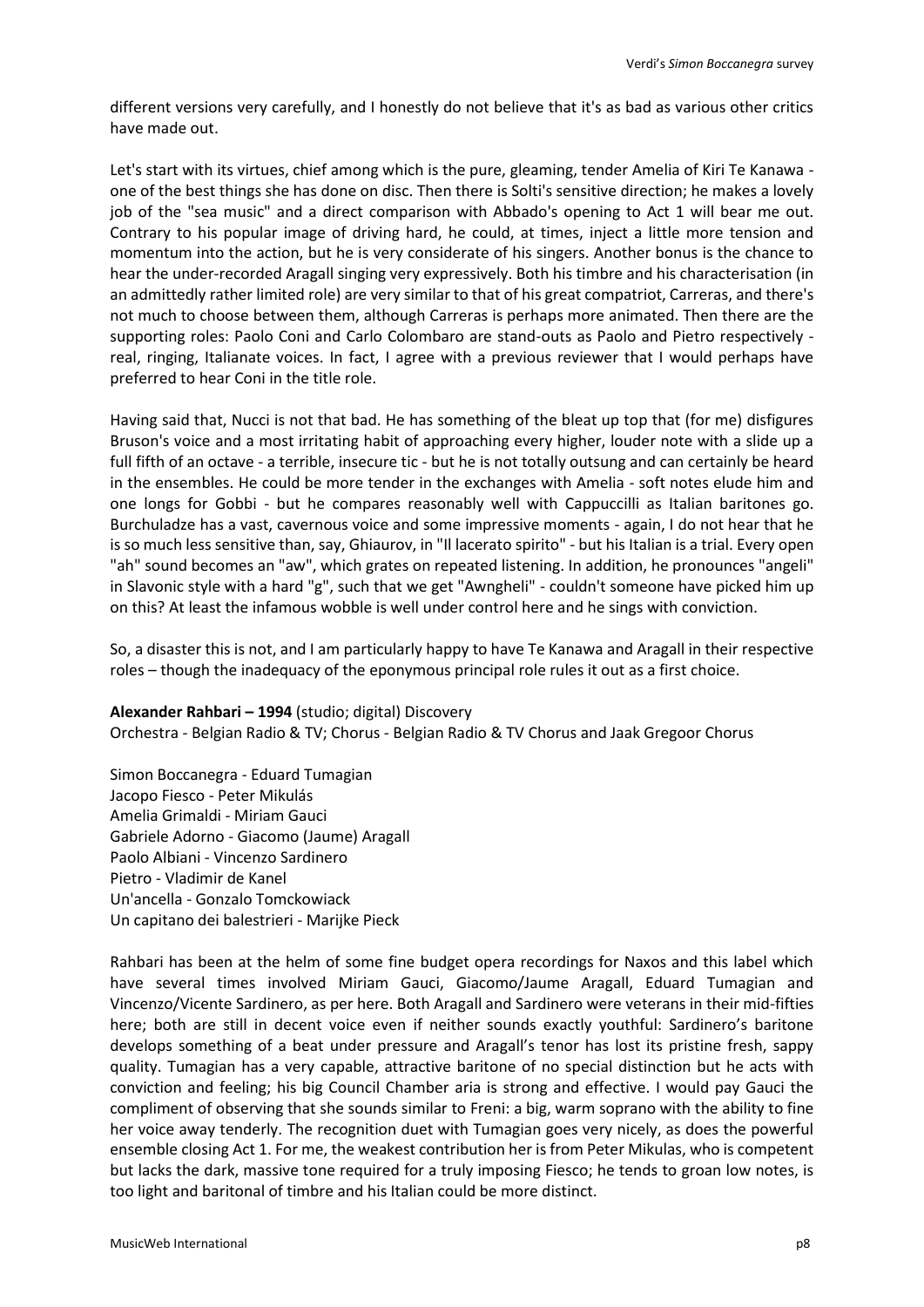Rahbari's conducting is expert but the "sea music" introduction to Act 1 lacks somewhat of the delicacy and fantasy other conductors such as the young Abbado bring out. His chorus and orchestra are both exemplary, but given the competition, there is no compelling reason beyond economy and the assurance of hearing a merely pleasing, unobjectionable account to favour this over starrier, more characterful recordings. However, if you happen across a copy, playing it will certainly give pleasure.

**Renato Palumbo – 1999** (live composite; digital) Dynamic. **NB: original, 1857 version** Orchestra Internazionale d'Italia and chorus

Simon Boccanegra - Vittorio Vitelli Jacopo Fiesco - Francesco Ellero d'Artegna Amelia Grimaldi - Annalisa Raspagliosi Gabriele Adorno - Warren Mok Paolo Albiani - Nikola Mijailovic Pietro - Massimiliano Chiarolla Un'ancella - Songhu Liu

Setting aside the fact that this live performance has intrinsic interest in offering the original version, it would be idle to pretend that either the vocal contribution or the sound quality can compete with the best recordings, especially as the older, 1976 broadcast of the 1857 edition is superior. The wavering pulse in Annalisa Raspagliosi's shrill soprano will be enough to deter some canary-fanciers like me; the amplitude of her vibrato is simply too wide and constitutes an in-built technical fault in her voice – and an attempt at a sketchy trill does little to enhance her appeal; the desultory applause in response to her opening aria is an appropriate response to value. Baritone Vittorio Vitelli in all honesty sounds like a tenor manqué to me, with little resonance in the middle and bottom of his vocal range and a tremolo obtrudes on his top notes. Hong Kong tenor Warren Mok has a small, windy tenor with a vibrato which also often defaults into a tremolo and neither his nor Raspagliosi's intonation is above reproach in their duets. Francesco Ellero d'Artegna has an odd groan in his tone and also evinces an encroaching beat; I do not find his bass attractive and made the mistake of listening to this shortly after I had been playing Giulio Neri singing "Il lacerato spirito" …

The voices are quite removed in the aural perspective and often quite far off to the left or right if you are listening on headphones. There is a lot of stage noise, especially pounding feet. Choral work is thin and sketchy. Really, this need not detain you; it is all very third-rate.

**Constantine Orbelian – 2013** (studio; digital) Delos Kaunas City Symphony Orchestra and Kaunas State Choir

Simon Boccanegra - Dmitri Hvorostovsky Jacopo Fiesco - Ildar Abdrazakov Amelia Grimaldi - Barbara Frittoli Gabriele Adorno - Stefano Secco Paolo Albiani - Marco Caria Pietro - Kostas Smoriginas Un'ancella - Eglė Šidlauskaité Un capitano dei balestrieri - Kęstutis Alčauskis

I include this review as a caveat, as prospective punters without prior knowledge will understandably be drawn to this recording.

Trying to review it dispassionately is difficult, as response to it is inevitably coloured by the knowledge that when it was made Hvorostovsky had only four years to live before he succumbed to brain cancer;